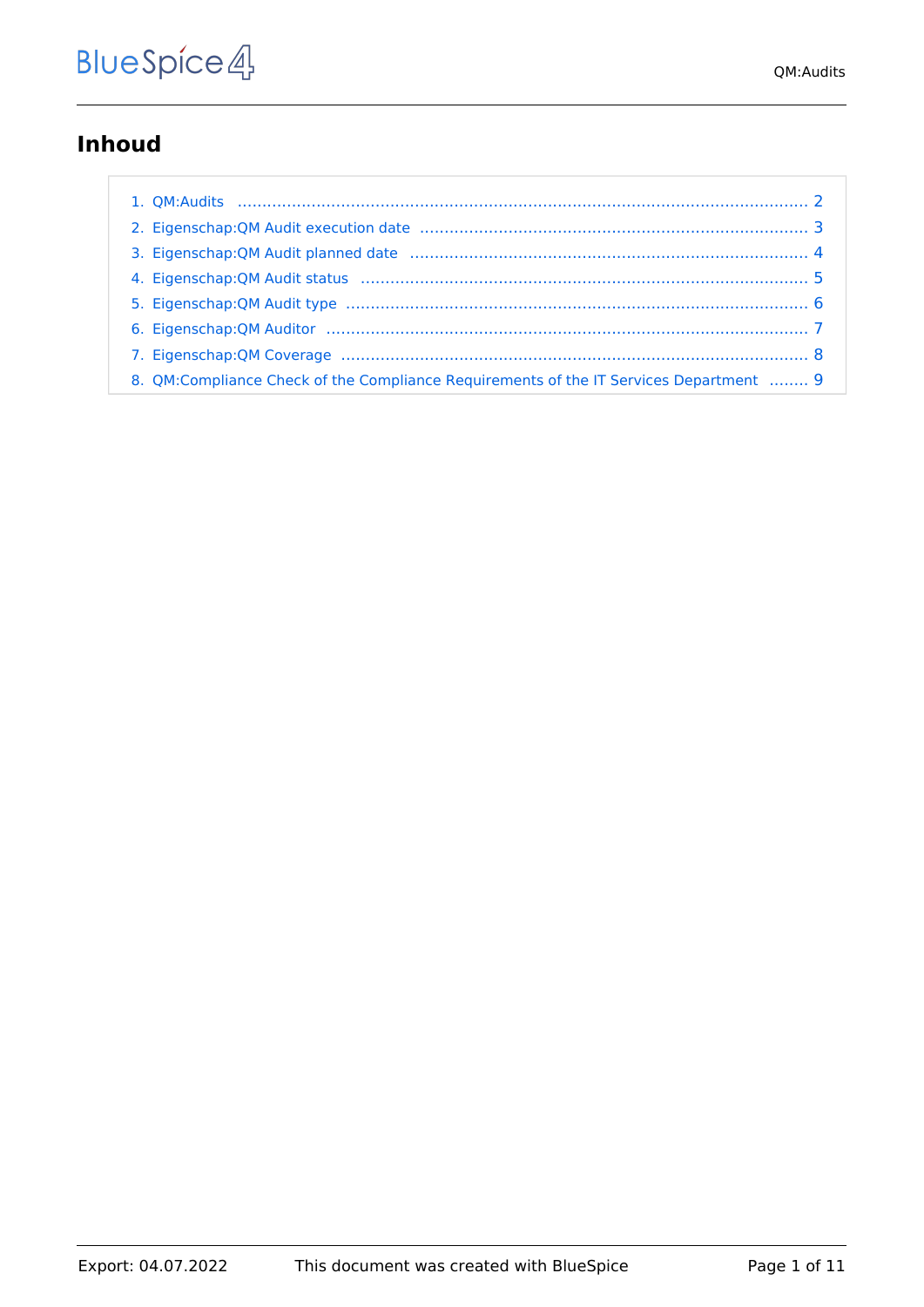# <span id="page-1-0"></span>**QM:Audits**

| <b>Audittitel</b>                                                           |                      | <b>Betreft Auditor</b> | <b>Geplande</b><br>audit-<br>datum | <b>Audit</b><br>uitvoeringsdatum | <b>Type</b>      | <b>Audit</b><br><b>status</b> |
|-----------------------------------------------------------------------------|----------------------|------------------------|------------------------------------|----------------------------------|------------------|-------------------------------|
| Controle van de<br>Compliance<br>Voorwaarden van de IT<br>Services afdeling | ΙT<br>Services Meier | Sandra                 | 14<br>augustus<br>2019             | 21 augustus 2019                 | Process<br>audit | open                          |

**Bold**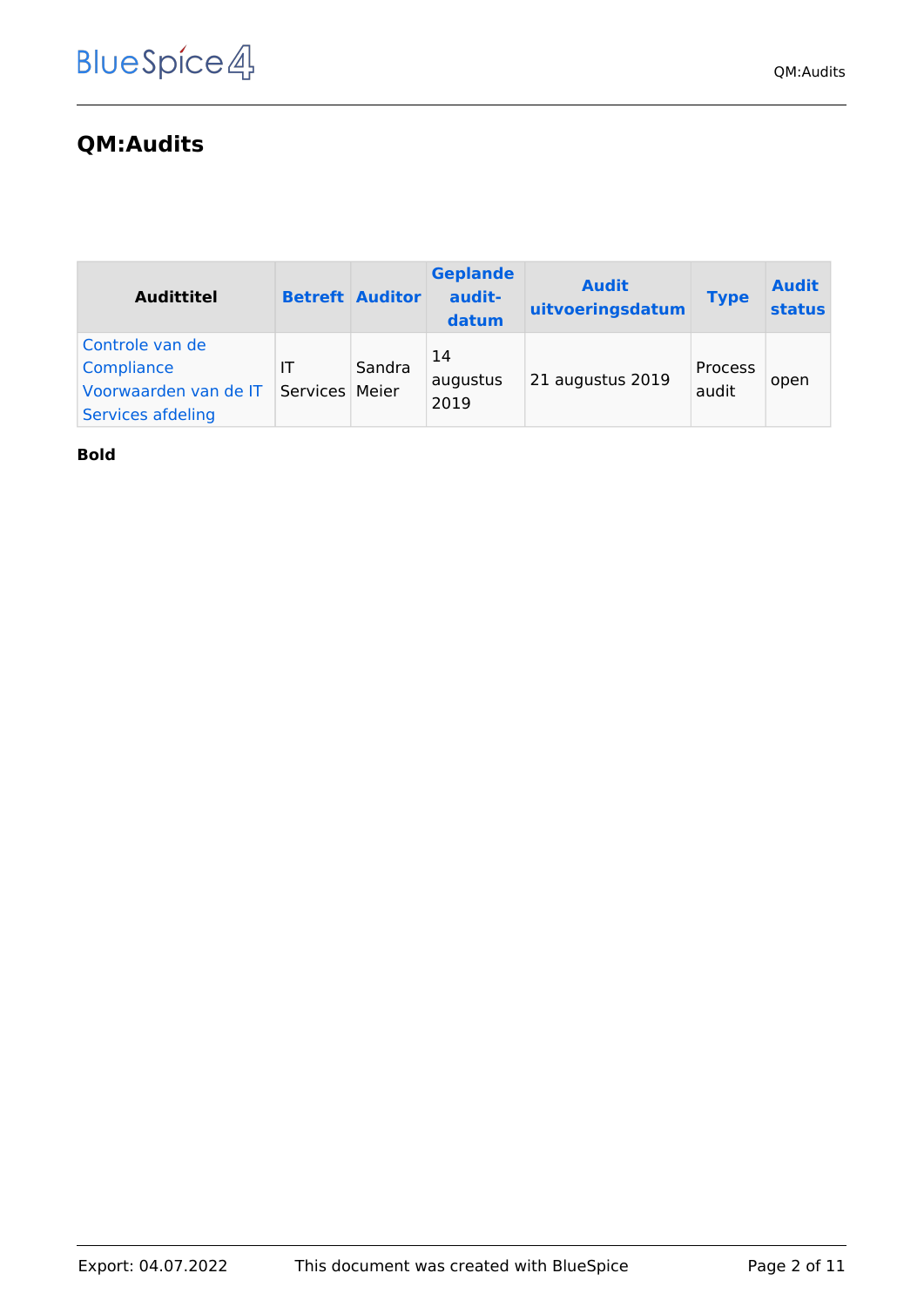### <span id="page-2-0"></span>**Eigenschap:QM Audit execution date**

This is a property of type [Date](https://nl.demo.bluespice.com/wiki/Speciaal:Typen/Datum).

#### Gebruik1 [previous 20](https://nl.demo.bluespice.com)[2050100250500](#page-2-0)[next 20](https://nl.demo.bluespice.com)

Filter<p>The <a target="\_blank" rel="nofollow noreferrer noopener" class="external text" href=" https://www.semantic-mediawiki.org/wiki/Help:Property\_page/Filter">search filter</a> allows the inclusion of <a target=" blank" rel="nofollow noreferrer noopener" class="external text" href=" https://www.semantic-mediawiki.org/wiki/Help:Query\_expressions">query expressions</a> such as <code>~</code> or <code>!</code>. The selected <a target="\_blank" rel="nofollow noreferrer noopener" class="external text" href="https://www.semantic-mediawiki.org/wiki /Query\_engine">query engine</a> might also support case insensitive matching or other short expressions like:</p><ul><li><code>in:</code> result should include the term, e.g. '<code>in: Foo</code>'</li></ul><ul><li><code>not:</code> result should to not include the term, e.g. '<code>not:Bar</code>'</li></ul>

Showing 1 page using this property.

#### C

[Controle van de Compliance Voorwaarden van de IT Services afdeling](#page-8-0) [+](https://nl.demo.bluespice.com/wiki/Speciaal:Bekijken/:QM:Compliance-20Check-20of-20the-20Compliance-20Requirements-20of-20the-20IT-20Services-20Department) augustus 21, 2019  $+$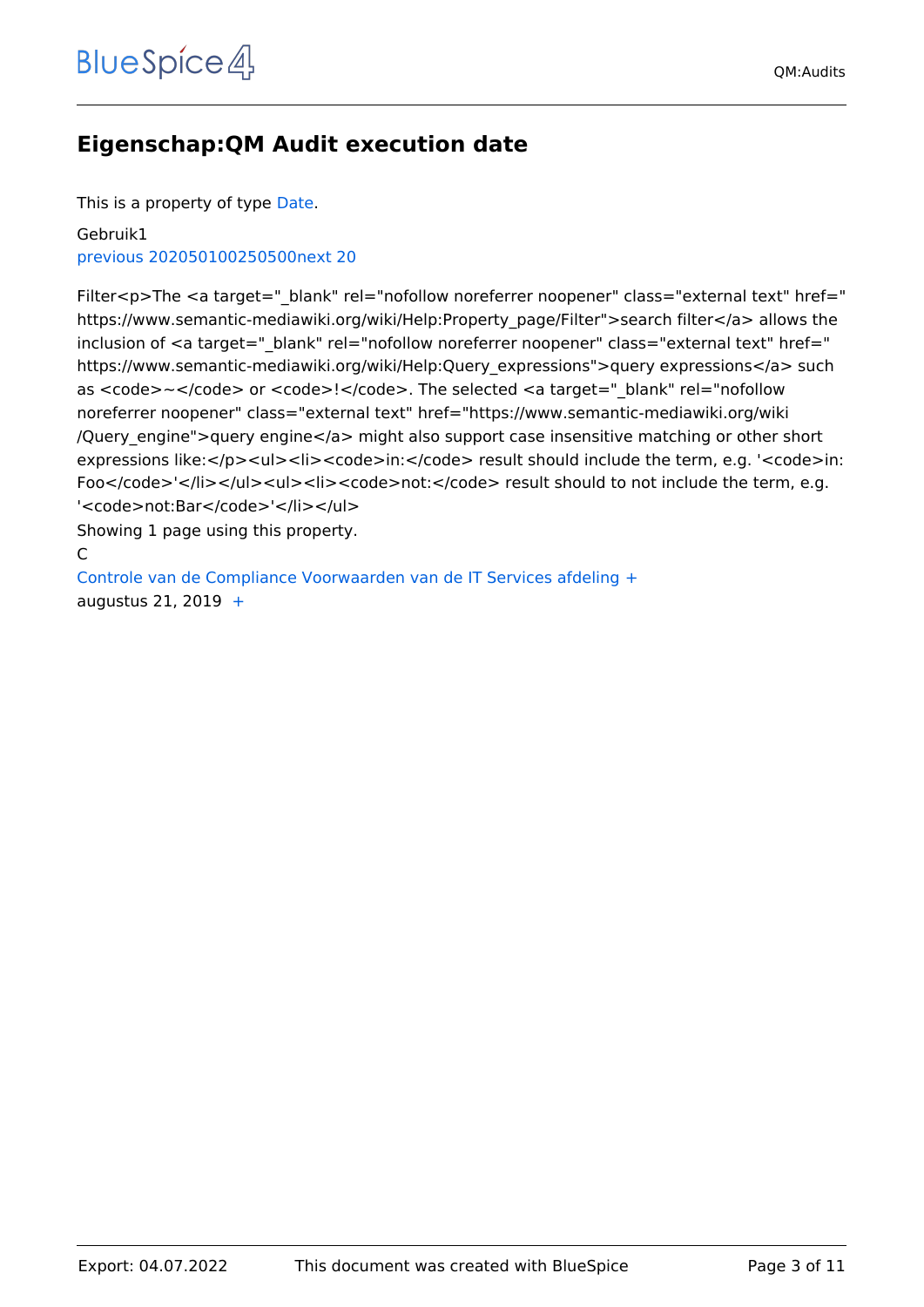## <span id="page-3-0"></span>**Eigenschap:QM Audit planned date**

This is a property of type [Date](https://nl.demo.bluespice.com/wiki/Speciaal:Typen/Datum).

#### Gebruik1 [previous 20](https://nl.demo.bluespice.com)[2050100250500](#page-3-0)[next 20](https://nl.demo.bluespice.com)

Filter<p>The <a target="\_blank" rel="nofollow noreferrer noopener" class="external text" href=" https://www.semantic-mediawiki.org/wiki/Help:Property\_page/Filter">search filter</a> allows the inclusion of <a target=" blank" rel="nofollow noreferrer noopener" class="external text" href=" https://www.semantic-mediawiki.org/wiki/Help:Query\_expressions">query expressions</a> such as <code>~</code> or <code>!</code>. The selected <a target="\_blank" rel="nofollow noreferrer noopener" class="external text" href="https://www.semantic-mediawiki.org/wiki /Query\_engine">query engine</a> might also support case insensitive matching or other short expressions like:</p><ul><li><code>in:</code> result should include the term, e.g. '<code>in: Foo</code>'</li></ul><ul><li><code>not:</code> result should to not include the term, e.g. '<code>not:Bar</code>'</li></ul>

Showing 1 page using this property.

#### C

[Controle van de Compliance Voorwaarden van de IT Services afdeling](#page-8-0) [+](https://nl.demo.bluespice.com/wiki/Speciaal:Bekijken/:QM:Compliance-20Check-20of-20the-20Compliance-20Requirements-20of-20the-20IT-20Services-20Department) augustus 14, 2019  $+$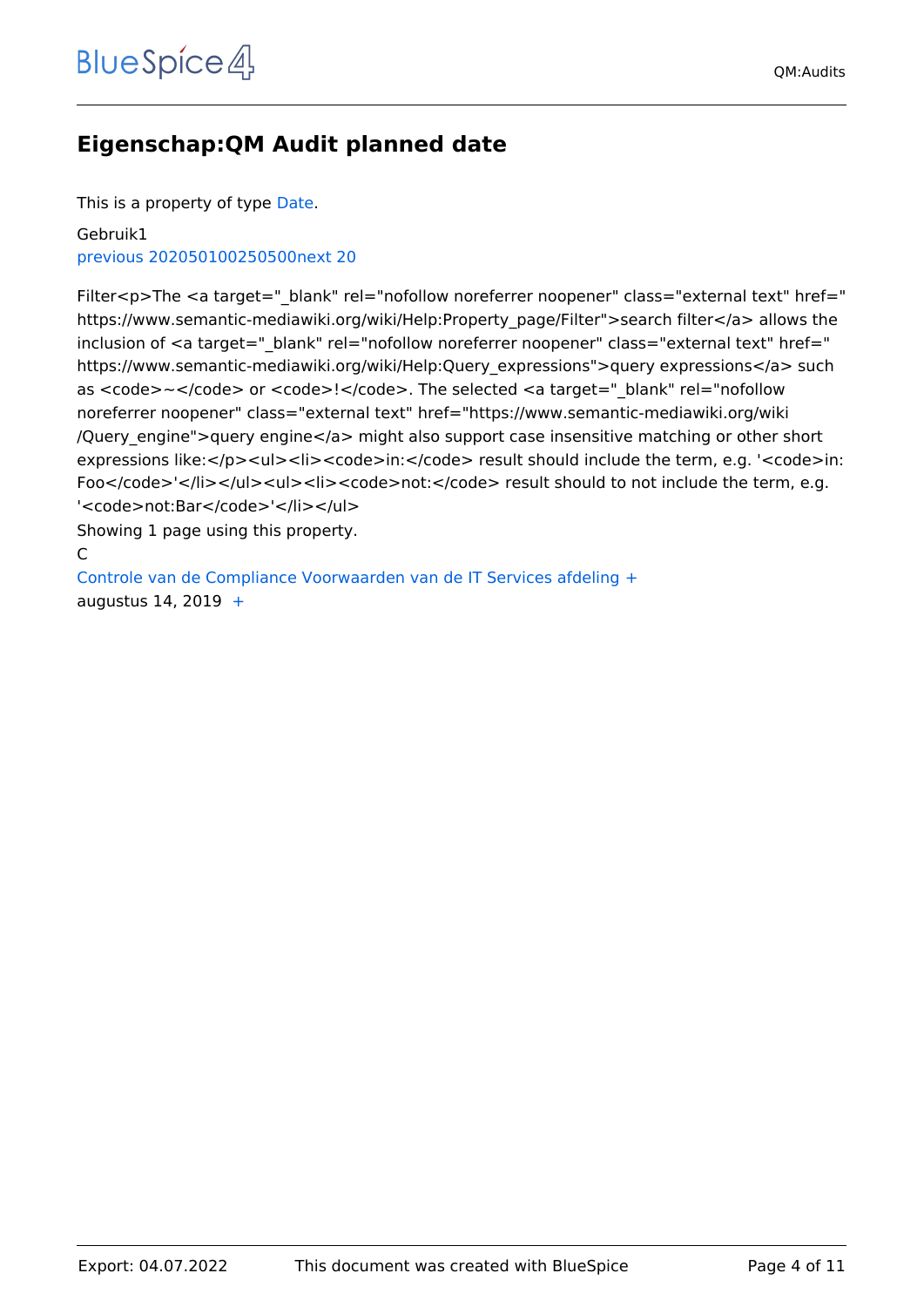## <span id="page-4-0"></span>**Eigenschap:QM Audit status**

This is a property of type [Text](https://nl.demo.bluespice.com/wiki/Speciaal:Typen/Tekst).

The allowed values for this property are:

- $\bullet$  open
- closed

Gebruik1Constraint schema [previous 20](https://nl.demo.bluespice.com)[2050100250500](#page-4-0)[next 20](https://nl.demo.bluespice.com)

Filter<p>The <a target=" blank" rel="nofollow noreferrer noopener" class="external text" href=" https://www.semantic-mediawiki.org/wiki/Help:Property\_page/Filter">search filter</a> allows the inclusion of <a target=" blank" rel="nofollow noreferrer noopener" class="external text" href=" https://www.semantic-mediawiki.org/wiki/Help:Query\_expressions">query expressions</a> such as <code>~</code> or <code>!</code>. The selected <a target=" blank" rel="nofollow noreferrer noopener" class="external text" href="https://www.semantic-mediawiki.org/wiki /Query\_engine">query engine</a> might also support case insensitive matching or other short expressions like:</p><ul><li><code>in:</code> result should include the term, e.g. '<code>in: Foo</code>'</li></ul><ul><li><code>not:</code> result should to not include the term, e.g. '<code>not:Bar</code>'</li></ul>

Showing 1 page using this property.

#### C

[Controle van de Compliance Voorwaarden van de IT Services afdeling](#page-8-0) [+](https://nl.demo.bluespice.com/wiki/Speciaal:Bekijken/:QM:Compliance-20Check-20of-20the-20Compliance-20Requirements-20of-20the-20IT-20Services-20Department)  $open +$  $open +$ 

```
The request is being processed and may take a moment.
Voorbereiden ...
{
     "type": "PROPERTY_CONSTRAINT_SCHEMA",
     "constraints": {
        "type constraint": " txt",
         "allowed_values": [
             "open",
             "closed"
 ]
     }
}
```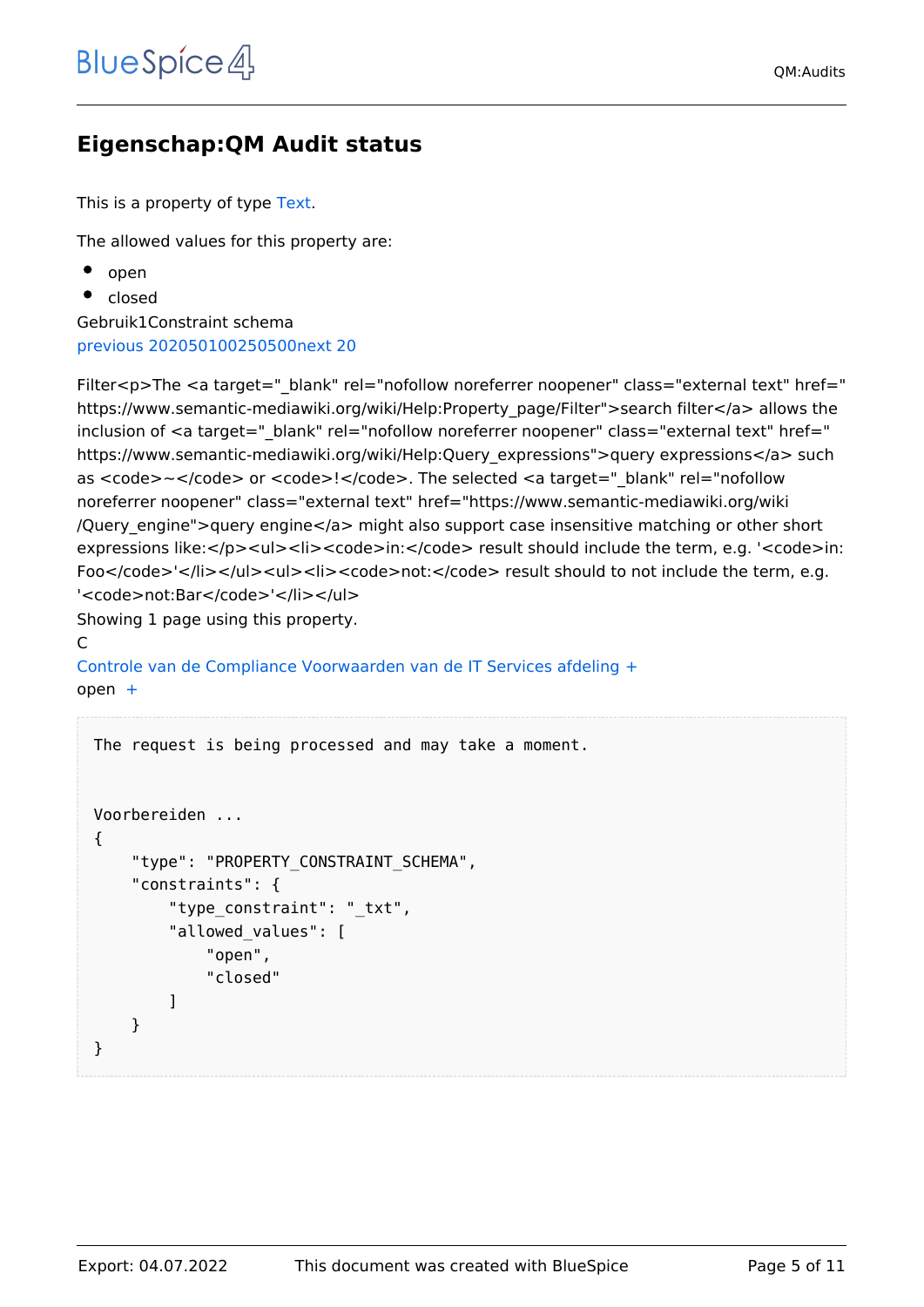## <span id="page-5-0"></span>**Eigenschap:QM Audit type**

This is a property of type [Text](https://nl.demo.bluespice.com/wiki/Speciaal:Typen/Tekst).

The allowed values for this property are:

Process audit

• System audit

Gebruik1Constraint schema [previous 20](https://nl.demo.bluespice.com)[2050100250500](#page-5-0)[next 20](https://nl.demo.bluespice.com)

Filter<p>The <a target=" blank" rel="nofollow noreferrer noopener" class="external text" href=" https://www.semantic-mediawiki.org/wiki/Help:Property\_page/Filter">search filter</a> allows the inclusion of <a target=" blank" rel="nofollow noreferrer noopener" class="external text" href=" https://www.semantic-mediawiki.org/wiki/Help:Query\_expressions">query expressions</a> such as <code>~</code> or <code>!</code>. The selected <a target=" blank" rel="nofollow noreferrer noopener" class="external text" href="https://www.semantic-mediawiki.org/wiki /Query\_engine">query engine</a> might also support case insensitive matching or other short expressions like:</p><ul><li><code>in:</code> result should include the term, e.g. '<code>in: Foo</code>'</li></ul><ul><li><code>not:</code> result should to not include the term, e.g. '<code>not:Bar</code>'</li></ul>

Showing 1 page using this property.

#### C

[Controle van de Compliance Voorwaarden van de IT Services afdeling](#page-8-0) [+](https://nl.demo.bluespice.com/wiki/Speciaal:Bekijken/:QM:Compliance-20Check-20of-20the-20Compliance-20Requirements-20of-20the-20IT-20Services-20Department) Process audit [+](https://nl.demo.bluespice.com/wiki/Speciaal:OpEigenschapZoeken/:QM-20Audit-20type/Process-20audit)

```
The request is being processed and may take a moment.
Voorbereiden ...
{
     "type": "PROPERTY_CONSTRAINT_SCHEMA",
     "constraints": {
        "type constraint": " txt",
         "allowed_values": [
             "Process audit",
             "System audit"
 ]
     }
}
```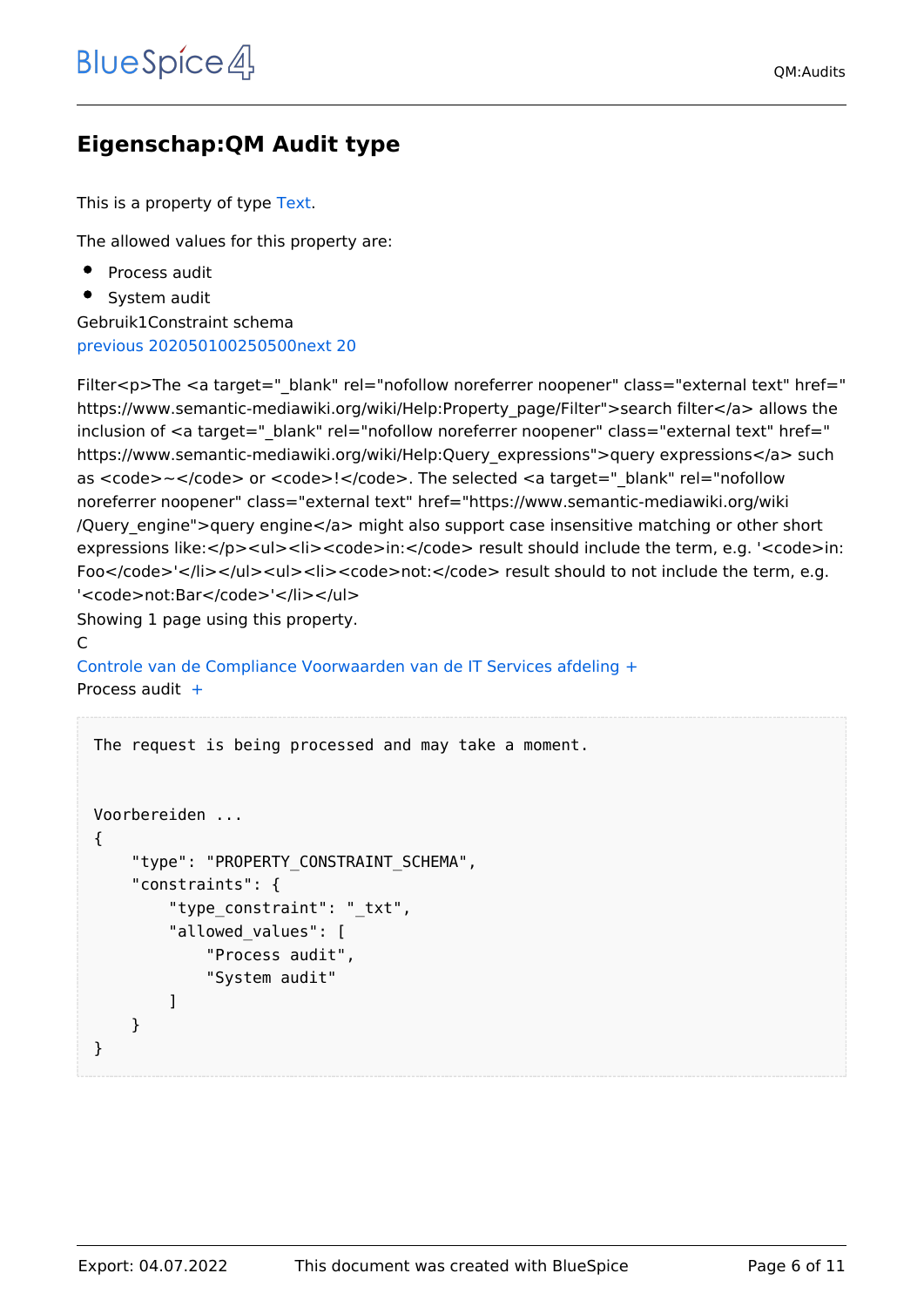## <span id="page-6-0"></span>**Eigenschap:QM Auditor**

This is a property of type [Text](https://nl.demo.bluespice.com/wiki/Speciaal:Typen/Tekst).

#### Gebruik1 [previous 20](https://nl.demo.bluespice.com)[2050100250500](#page-6-0)[next 20](https://nl.demo.bluespice.com)

Filter<p>The <a target="\_blank" rel="nofollow noreferrer noopener" class="external text" href=" https://www.semantic-mediawiki.org/wiki/Help:Property\_page/Filter">search filter</a> allows the inclusion of <a target=" blank" rel="nofollow noreferrer noopener" class="external text" href=" https://www.semantic-mediawiki.org/wiki/Help:Query\_expressions">query expressions</a> such as <code>~</code> or <code>!</code>. The selected <a target="\_blank" rel="nofollow noreferrer noopener" class="external text" href="https://www.semantic-mediawiki.org/wiki /Query\_engine">query engine</a> might also support case insensitive matching or other short expressions like:</p><ul><li><code>in:</code> result should include the term, e.g. '<code>in: Foo</code>'</li></ul><ul><li><code>not:</code> result should to not include the term, e.g. '<code>not:Bar</code>'</li></ul>

Showing 1 page using this property.

#### C

[Controle van de Compliance Voorwaarden van de IT Services afdeling](#page-8-0) [+](https://nl.demo.bluespice.com/wiki/Speciaal:Bekijken/:QM:Compliance-20Check-20of-20the-20Compliance-20Requirements-20of-20the-20IT-20Services-20Department) Sandra Meier  [+](https://nl.demo.bluespice.com/wiki/Speciaal:OpEigenschapZoeken/:QM-20Auditor/Sandra-20Meier)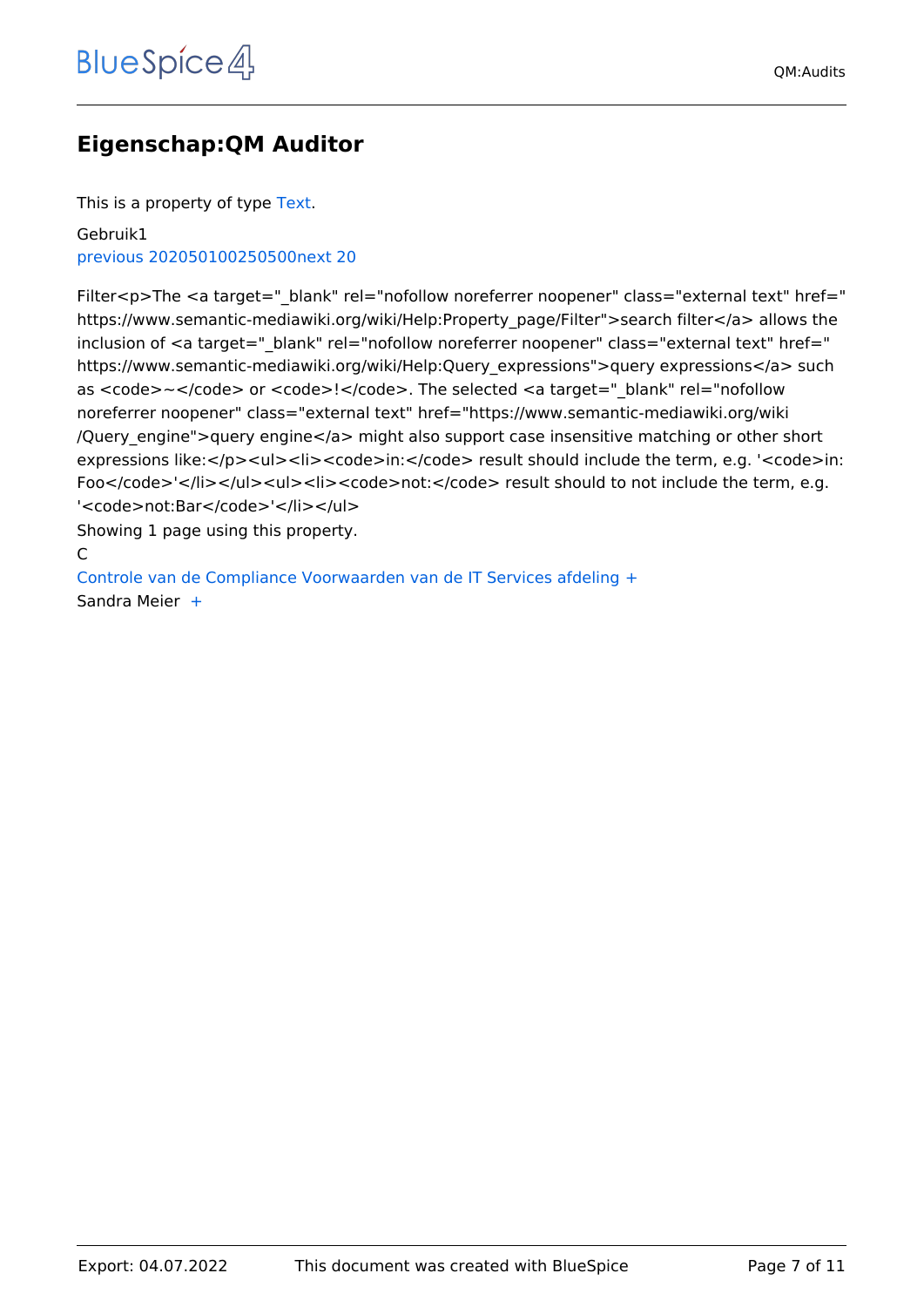## <span id="page-7-0"></span>**Eigenschap:QM Coverage**

This is a property of type [Text](https://nl.demo.bluespice.com/wiki/Speciaal:Typen/Tekst).

Gebruik4 [previous 20](https://nl.demo.bluespice.com)[2050100250500](#page-7-0)[next 20](https://nl.demo.bluespice.com)

Filter<p>The <a target=" blank" rel="nofollow noreferrer noopener" class="external text" href=" https://www.semantic-mediawiki.org/wiki/Help:Property\_page/Filter">search filter</a> allows the inclusion of <a target=" blank" rel="nofollow noreferrer noopener" class="external text" href=" https://www.semantic-mediawiki.org/wiki/Help:Query\_expressions">query expressions</a> such as <code>~</code> or <code>!</code>. The selected <a target="\_blank" rel="nofollow noreferrer noopener" class="external text" href="https://www.semantic-mediawiki.org/wiki /Query\_engine">query engine</a> might also support case insensitive matching or other short expressions like:</p><ul><li><code>in:</code> result should include the term, e.g. '<code>in: Foo</code>'</li></ul><ul><li><code>not:</code> result should to not include the term, e.g. '<code>not:Bar</code>'</li></ul> Showing 4 pages using this property.

#### C

[Controle van de Compliance Voorwaarden van de IT Services afdeling](#page-8-0) [+](https://nl.demo.bluespice.com/wiki/Speciaal:Bekijken/:QM:Compliance-20Check-20of-20the-20Compliance-20Requirements-20of-20the-20IT-20Services-20Department) IT Services  [+](https://nl.demo.bluespice.com/wiki/Speciaal:OpEigenschapZoeken/:QM-20Coverage/IT-20Services) [Correctieve acties](https://nl.demo.bluespice.com/wiki/QM:Corrective_Actions) [+](https://nl.demo.bluespice.com/wiki/Speciaal:Bekijken/:QM:Corrective-20Actions) Company-wide [+](https://nl.demo.bluespice.com/wiki/Speciaal:OpEigenschapZoeken/:QM-20Coverage/Company-2Dwide) Q [QM:Mobile Device Usage Policy](https://nl.demo.bluespice.com/wiki/QM:Mobile_Device_Usage_Policy) [+](https://nl.demo.bluespice.com/wiki/Speciaal:Bekijken/:QM:Mobile-20Device-20Usage-20Policy) Company-wide [+](https://nl.demo.bluespice.com/wiki/Speciaal:OpEigenschapZoeken/:QM-20Coverage/Company-2Dwide) [QM:Preparing an Offer](https://nl.demo.bluespice.com/wiki/QM:Preparing_an_Offer) [+](https://nl.demo.bluespice.com/wiki/Speciaal:Bekijken/:QM:Preparing-20an-20Offer) Sales  $+$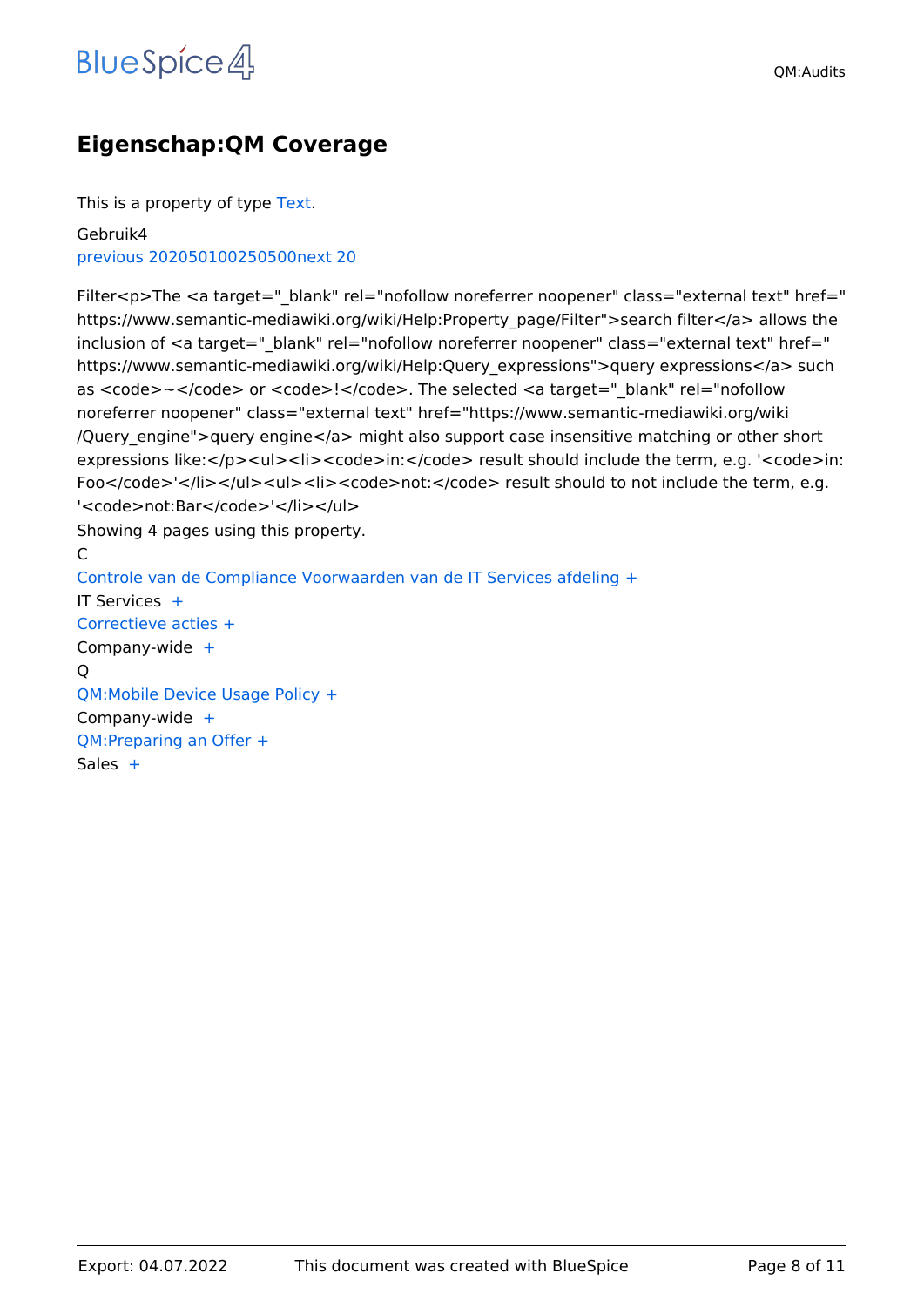### <span id="page-8-0"></span>**Controle van de Compliance Voorwaarden van de IT Services afdeling**

| <b>General Audit Information</b> |                    |  |  |  |
|----------------------------------|--------------------|--|--|--|
| <b>Betreft</b>                   | <b>IT Services</b> |  |  |  |
| <b>Auditor</b>                   | Sandra Meier       |  |  |  |
| <b>Geplande datum Audit</b>      | 2019/08/14         |  |  |  |
| <b>Uitvoeringsdatum Audit</b>    | 2019/08/21         |  |  |  |
| <b>Audit type</b>                | Process audit      |  |  |  |
| <b>Audit status</b>              | open               |  |  |  |

Onderzoek van de processen voor de implementatie van de EU-verordening gegevensbescherming.

### Inhoud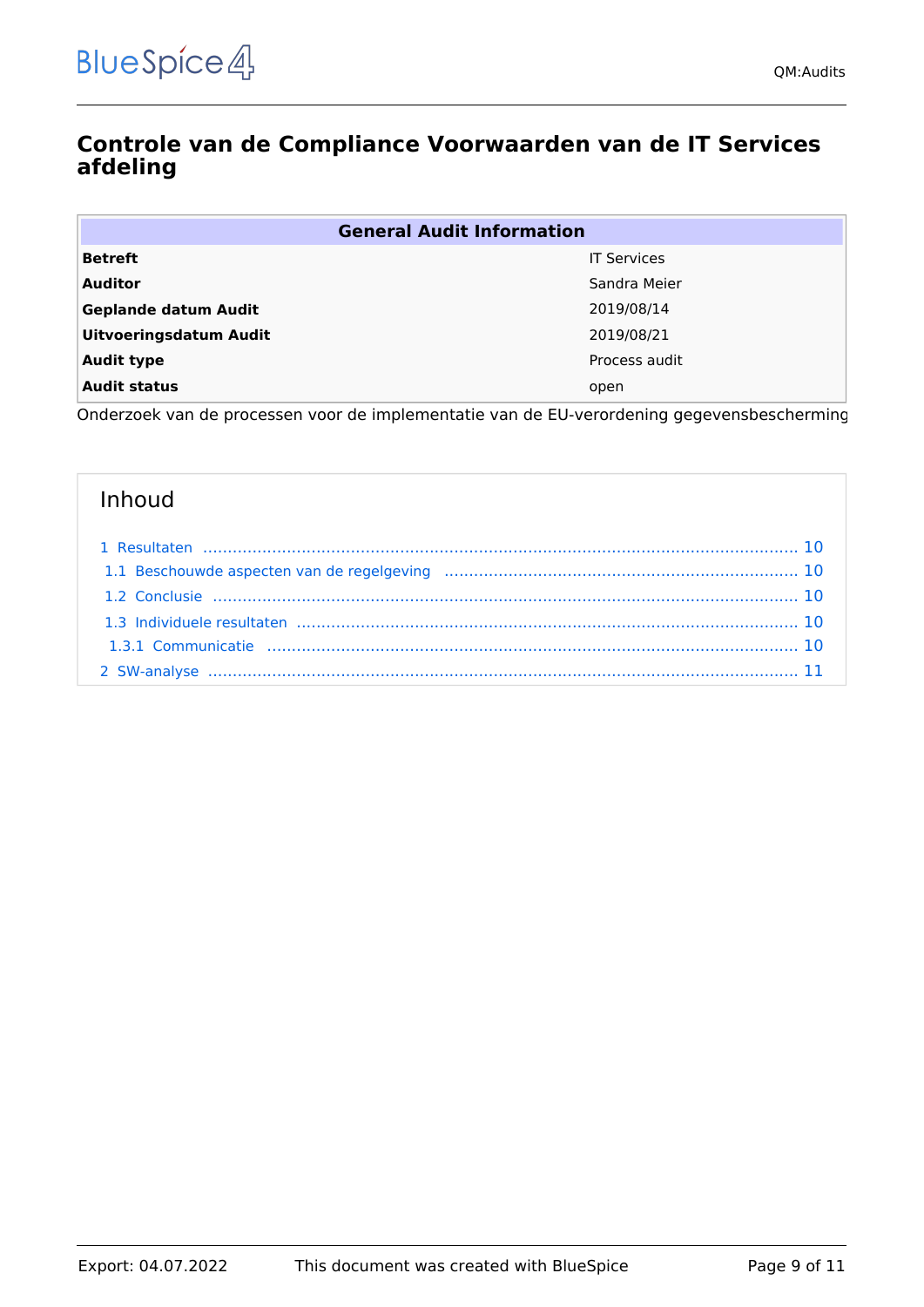### <span id="page-9-0"></span>Resultaten

De audit is uitgevoerd volgens het eerder meegedeelde auditplan.

De inspectie van de serverruimtes gepland voor de 2e dag van de audit moest vanwege tijdsdruk worden geannuleerd. Daarom is er een inhaaldatum gepland voor augustus 2019.

Alle geplande aspecten zijn voldoende besproken.

#### <span id="page-9-1"></span>**Beschouwde aspecten van de regelgeving**

- Context van de organisatie en geïnteresseerde partijen
- Omgaan met risico's en kansen
- Operationele processen van IT-service, proceslandschap, interfaces en ticketsysteem
- Identificatie en systematisering van bindende verplichtingen
- Evaluatie van prestaties en verbetering
- Toepassing van operationele ticketprocessen en naleving
- **•** Training en kennis van de organisatie
- Communicatie
- $\bullet$ Document controle
- Orderverwerking
- Werk- en testapparatuur
- Evaluatie van dienstverleners / aannemers
- Productie / prestatie
- CIP-problemen

### <span id="page-9-2"></span>**Conclusie**

Als onderdeel van de interne audit werd de IT-dienst gecontroleerd.

In het kader van de interne audit konden tal van positieve bevindingen worden gedaan. Dit geldt met name voor de leiderschapsrol van teamleiderschap. Hun actieve leiderschap heeft een positieve impact op de implementatie van processen en maatregelen, zoals de afhandeling van het ticketsysteem "Easy Redmine". De medewerkers worden actief geïnformeerd en opgeleid door de leidinggevenden.

Veel vereisten en processen uit de managementsystemen worden actief geïmplementeerd en zijn gemakkelijk te begrijpen.

#### <span id="page-9-3"></span>**Individuele resultaten**

#### <span id="page-9-4"></span>Communicatie

Het personeel is getraind in het wijzigen van de procesdocumentatie en het gebruik van de Easy Redmine-software (groepstraining van 10 april 2018). Het presenteerde het procesoverzicht Easy Redmine en individuele bedrijfsprocessen. Omgaan met Easy Redmine is bekend bij de gecontroleerde medewerkers.